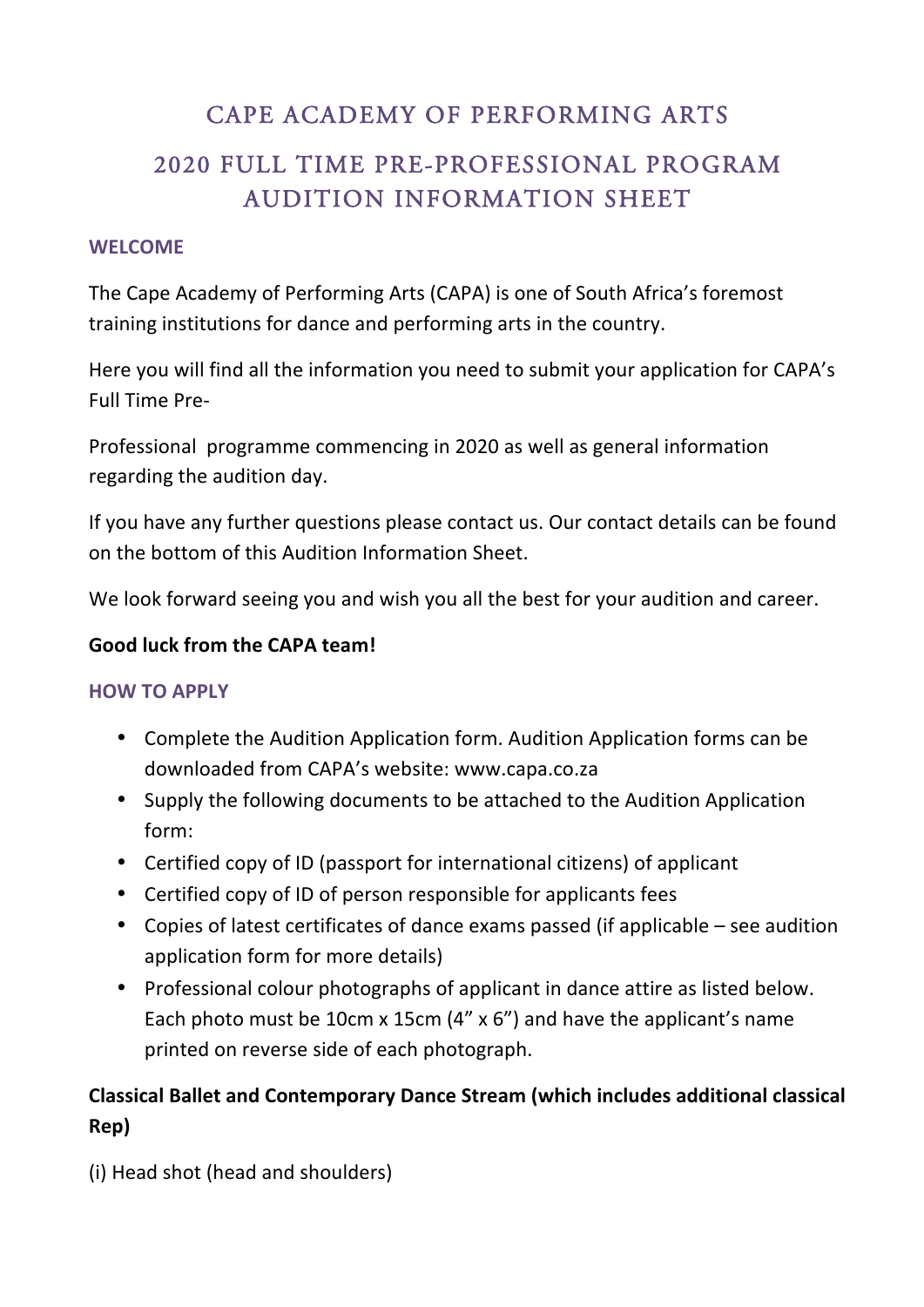- (ii) Facing camera: tendu à la seconde à terre en face with arms in 2nd position
- (iii) In profile (side on to camera): standing in first position, arms in bras bas
- (iv) In profile (side on to camera): first arabesque en l'air

#### **Classical Ballet, Contemporary Dance & theatre related subjects**

- (i) Head shot (head and shoulders)
- (ii) Full length in fitted dance attire standing front on (facing camera)
- (iii) Full length in fitted dance attire standing in profile (side on)
	- Evaluation report from two dance educators the applicant has received training from, for a

Minimum of one year, in the past three years that must include:

- a. Letterhead with teacher's full contact details and credentials
- b. Period of tuition with the teacher, and
- c. Evaluation on the following criteria:
- i. Applicant's dance technique and standard
- ii. Applicant's work ethic
- iii. Applicant's performance experience
- iv. Teacher's opinion on the applicant's suitability for a professional career in
- dance and theatre
	- An essay personally written by the applicant of no more than 2500 words on the following

subject: "Who I am, why do I dance, what are my long term goals for dance and what I can

do for the Performing Arts"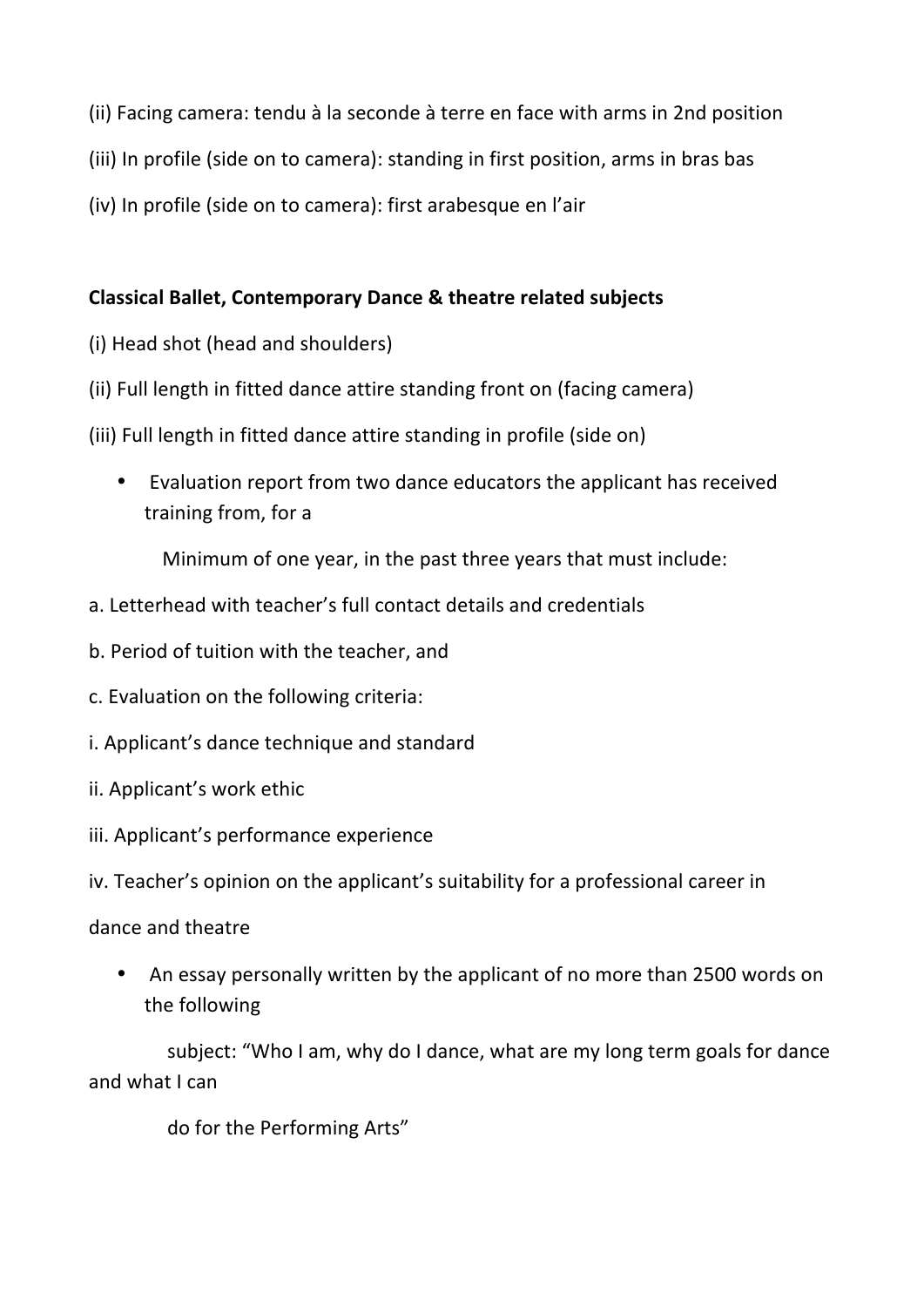A full physical assessment of the applicant undertaken by a dance/sports physiotherapist

as listed below:

## **Johannesburg**

**Practice:** Jonathan Blake Physiotherapy and Sports Science, 37 Newport Road, Parkwood.

Phone: (011) 788 9000

Physiotherapist: Jonathan Blake

# **Cape Town:**

**Practice:** Elize Van Zyl Physiotherapy, 14 Cumberland Av, Constantia Phone: (021) 794

7283. Email: eilzevanzyl@cybersmart.co.za

Physiotherapist: Any physiotherapist working at this practice.

For South African students coming from areas outside Cape Town and Johannesburg,

please use a suitable physiotherapy practice who must contact one of the above

physiotherapists to receive the assessment criteria.

For international applicants, please contact CAPA for assessment criteria.

• For international applicants: a DVD of your current work including classical ballet and

contemporary dance. Criteria is as follows:

- a. Maximum duration: 20 minutes
- b.  $2 3$  classical ballet exercises at the barre (camera angle: from downstage corner

i.e. between front and profile [side] line) including a terre and en l'air work

c.  $3 - 4$  classical ballet exercises in the centre (camera angle: directly in front)

including pirouettes, allegro, and pointe work for females

d. Classical ballet variation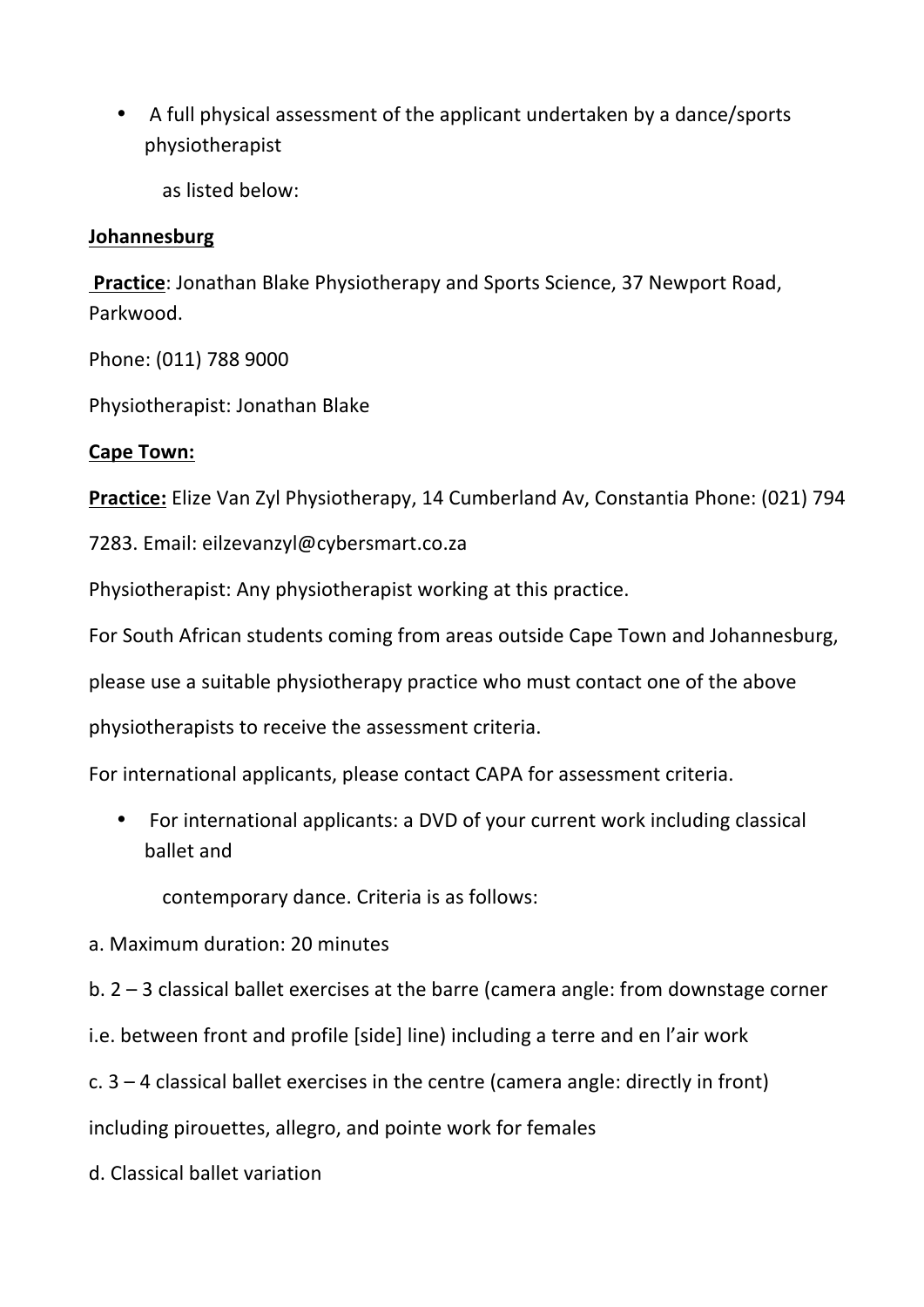e. Contemporary dance variation

f. Solo variation(s) in other styles studied (optional  $-$  e.g. tap, jazz, hip hop, Spanish,

etc.)

These documents must accompany the applicant's Audition Application form.

# Applicants are not only assessed on dance ability, but on their attitude and desire to pursue their craft, which should be evident in their essay submission

• Pay the audition fee no later than 7 days prior to audition date. Payments are accepted via EFT (Electronic Funds Transfer). Contact CAPA for banking details.

# Fees are as follows:

- i. Audition at CAPA studios  $= R450.00$
- ii. DVD audition (for international applications only): USD50.00
- iii. Private audition at CAPA: R2500.00
	- Post or courier full application (Audition Application form and supporting documents) to:

# AUDITIONS

Cape Academy of Performing Arts

Postnet Suite #303

Private Bag X16

Constantia, 7848

Western Cape

South Africa

- Completed applications, including supporting documents, must be received no later than 7 days before audition.
- Applicants will receive a confirmation letter via email and follow up information on the details of the audition process.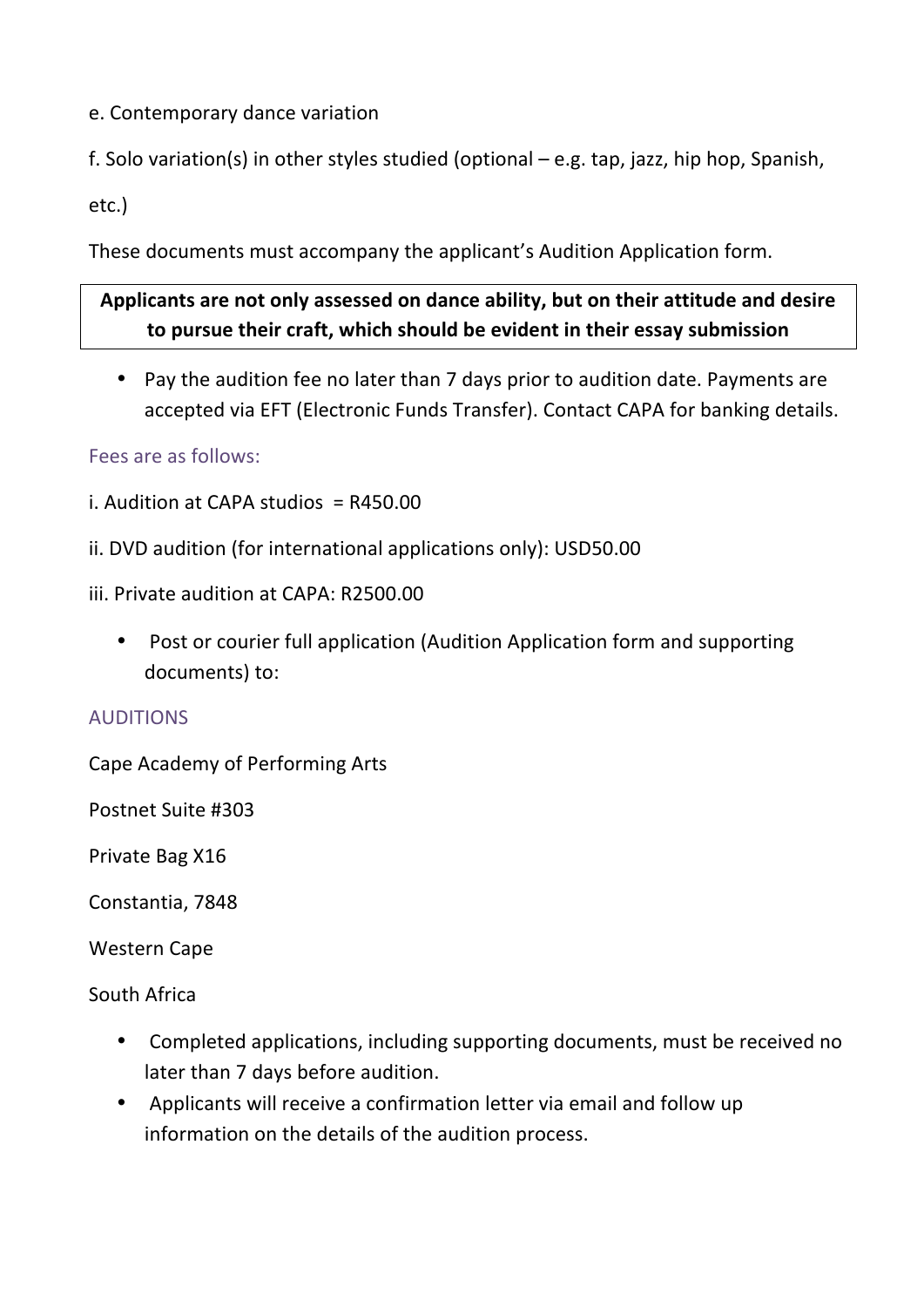*\* CAPA is unable to offer audition fee refunds unless the audition is cancelled by the School.*

\* Please note that incomplete or illegible applications will not be accepted. You are welcome to first email the application and then send it off via courier.

\* All applicants will receive correspondence via email of the outcome of their audition (successful or unsuccessful) within 10 days of their audition.

• Should the applicant be successful, the annual tuition fee must be paid in advance before the commencement of tuition. (fees may be paid quarterly by arrangement)

# **On site audition information**

. On site auditions for entry into CAPA's Full Time Pre-Professional program will take place at:

Cape Academy of Performing Arts

7 A Bell Crescent

Westlake Business Park

Tokai, 7945

Cape Town, South Africa

GPS coordinates: -34.07931 18.43709

3. Auditions will take place from approximately  $9:00$ am  $- 3:00$ pm. This is subject to change.

Applicants will receive further information regarding the audition day via email following successful

submission of their Audition Application form.

CAPA will be open 45 minutes prior to the audition start time to allow for sufficient warm up

4. Applicants are requested to bring sufficient food and drink for the duration of the audition day.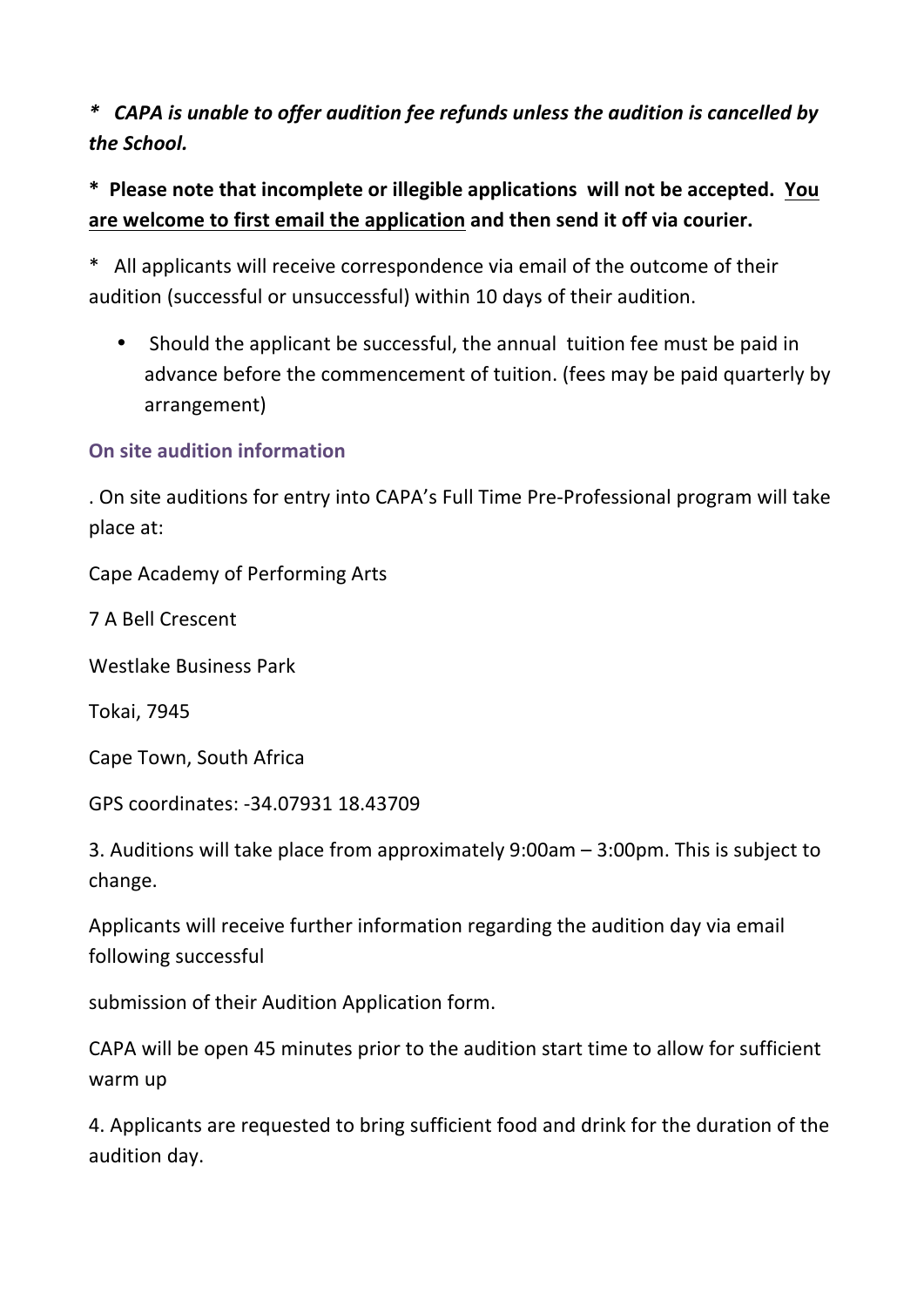5. CAPA reserves the right to amend its schedule without prior notice before or during a session or

cancel a session.

6. CAPA reserves the right to refuse an applicant if the audition fee has not been paid

7. CAPA is a non-smoking venue

8. Studio seating and waiting room facilities for non-applicants are not available onsite

## AUDITION REQUIREMENTS

- 1. The onsite auditions will comprise:
- i. Ballet class
- ii. Pointe class (females)
- iii. Contemporary dance class

iiii. A one minute monologue/poem of your own choice (this must be memorized)

### **2. Dress requirements:**

**Girls**: Leotard (preferably black), pink tights, ballet shoes, pointe shoes, footless tights for

contemporary dance. Hair must be neatly groomed in a bun.

**Boys:** Fitted T-shirt and fitted tights or unitard, ballet shoes and bare feet for contemporary

dance. Hair must be neatly groomed.